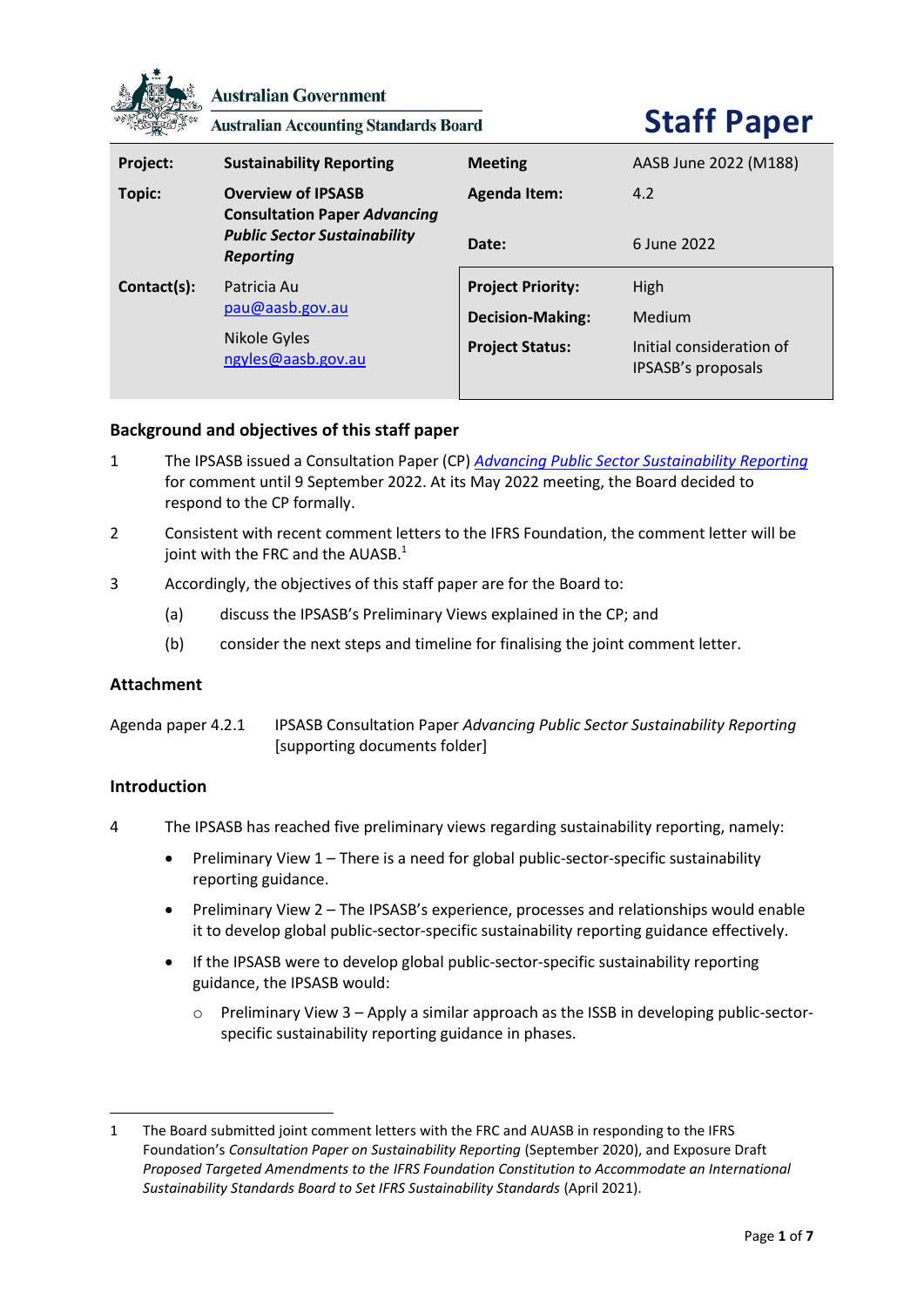- $\circ$  Preliminary View 4 Address general requirements for sustainability-related information and climate-related disclosures as its first topics.
- o Preliminary View 5 Require five enablers to succeed in developing global publicsector-specific sustainability reporting guidance.
- 5 The IPSASB's Preliminary Views are discussed below. Each section includes a high-level summary of the IPSASB's rationale for reaching its preliminary view.
- 6 The staff's proposed next steps and the timeline to finalise the comment letter are discussed in paragraph [25](#page-5-0) below, including planned targeted outreach to public sector stakeholders.

# **IPSASB Preliminary View 1: There is a need for global public-sector-specific sustainability reporting guidance**

- 7 The IPSASB is of the view that there is a need for global public-sector-specific sustainability reporting guidance, because:
	- (a) how and where governments spend money is an important factor in the successful delivery of the 17 United Nations' Sustainable Development Goals (SDGs). Public sector entities will have to adapt their policies and operational procedures to address Environmental, Social and Governance (ESG) issues;
	- (b) the broad range of accountability obligations the public sector has to its stakeholders will result in a different focus on the sustainability-related information users want from a public sector entity compared with a private sector entity; and
	- (c) there would be challenges in applying private sector sustainability guidance in the public sector due to the different nature of some public sector activities. For example, the volume and significance of non-exchange transactions, the longevity of many public sector programs, the public sector's regulatory role in a jurisdiction, and the relationship between public sector financial reporting and statistical reporting.
- 8 The IPSASB considers that, similar to accounting standards, there would be public-sectorspecific factors associated with sustainability reporting that need to be addressed to promote consistency and comparability.

## **IPSASB's question regarding Preliminary View 1**

The IPSASB's view is that there is a need for global public-sector-specific sustainability reporting guidance. Do you agree with the IPSASB's Primary View 1? If not, please provide your reasons.

9 **Preliminary staff view:** Staff agree with the IPSASB's rationale for reaching the view that there is a demand for global public-sector-specific sustainability reporting guidance. The IPSASB rationale is in line with the feedback provided by some Australian public sector stakeholders received on ITC 46 *AASB Agenda Consultation 2022–2026*.

## **IPSASB Preliminary View 2: The IPSASB's experience, processes and relationships would enable it to develop global public-sector-specific sustainability reporting guidance effectively**

- 10 The IPSASB considers that it is well-placed to develop global public-sector-specific sustainability reporting guidance, because it has:
	- (a) 25 years of experience in developing financial reporting guidance, which would also be relevant in the development of broader reporting information for the public sector beyond general purpose financial statements;
	- (b) good track record and expertise in standard setting and has established relationships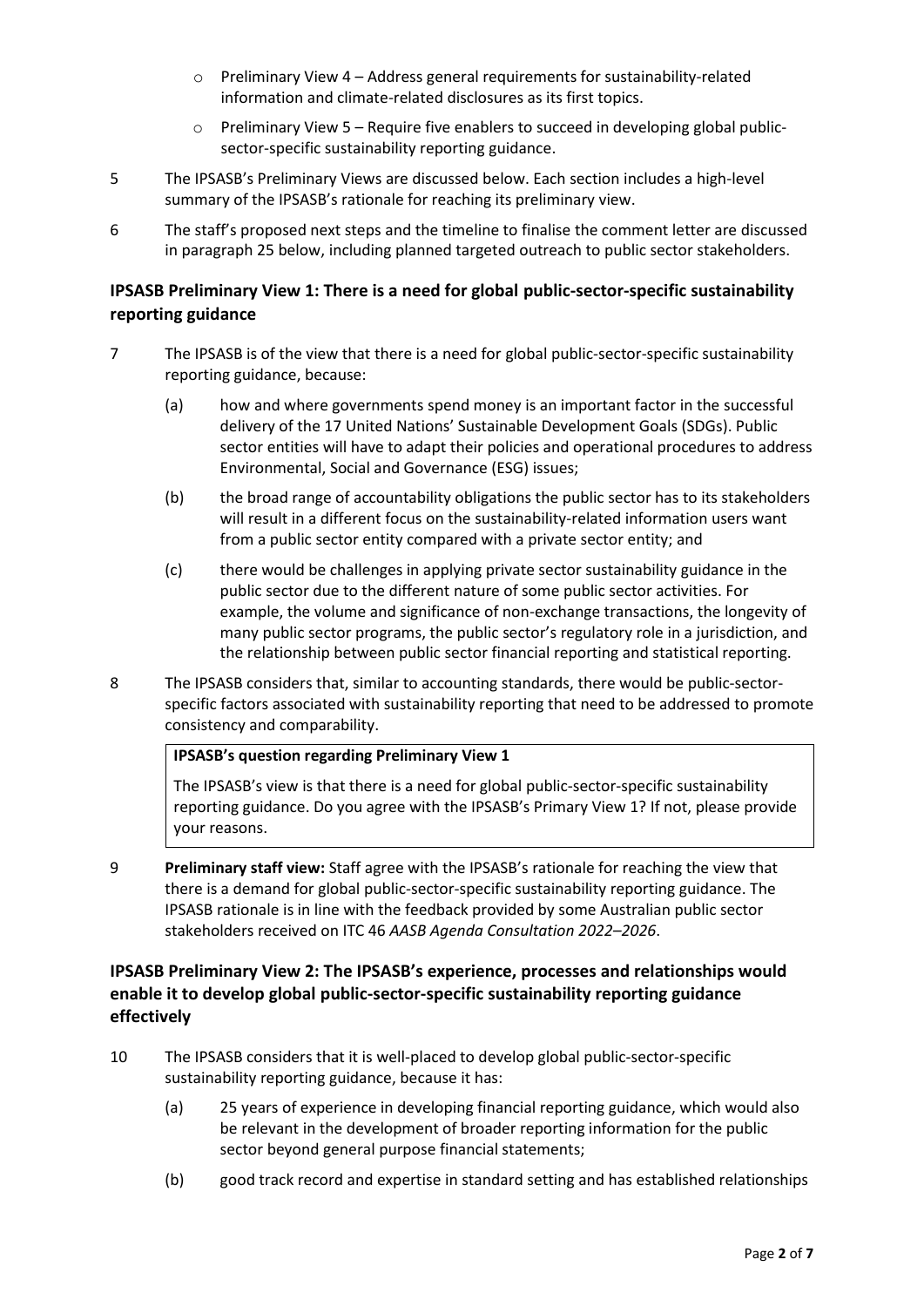with key organisations that could be leveraged to deliver timely sustainability reporting guidance for the public sector;

- (c) developed a Conceptual Framework<sup>2</sup> and guidance<sup>3</sup> that addresses the presentation of non-financial information in general purpose financial reports, including sustainability issues; and
- (d) commenced a project that would address financial reporting issues associated with natural resources, which includes consideration from a sustainability perspective. 4
- 11 The IPSASB acknowledged that forming a separate public sector board equivalent to the ISSB dedicated to producing sustainability guidance would have some appeal in theory. However, such a new board would require a constitution, funding model, and an oversight structure to be established before commencing any standard-setting work. Given the urgency of the need for public-sector-specific sustainability reporting guidance, the IPSASB is of the view that it would be the most appropriate body to commence the development of such guidance, drawing upon its existing processes.
- 12 The CP also noted that if the IPSASB were to commence the development of public-sectorspecific sustainability reporting guidance, it does not preclude the establishment of a separate public-sector-specific sustainability reporting board in the future.

## **IPSASB's question regarding Preliminary View 2**

The IPSASB's experience, processes and relationships would enable it to develop global public-sector-specific sustainability reporting guidance effectively. Do you agree with the IPSASB's preliminary view? If not, please provide your reasons.

13 **Preliminary staff view:** Staff agree with the IPSASB's rationale for reaching the view that it is well-placed to expedite the development of global public-sector-specific sustainability guidance.

# **IPSASB Preliminary View 3: Apply a similar approach as the ISSB in developing publicsector-specific sustainability reporting guidance in phases**

<span id="page-2-0"></span>14 The CP states that if the IPSASB were to develop global public-sector-specific sustainability reporting guidance, it proposes to apply a similar approach as the ISSB, as illustrated in Figure 5 of the CP, which has been extracted below.



Figure 5: Potential Framework for Public Sector Specific Sustainability Reporting Guidance

<sup>2</sup> *Conceptual Framework for General Purpose Financial Reporting by Public Sector Entities*

<sup>3</sup> Recommended Practice Guidance 1 *Reporting on the Long-[Term Sustainability of an Entity's Finances](https://www.ifac.org/system/files/publications/files/C6-RPG-1_2.pdf)*  Recommended Practice Guidance 2 *[Financial Statement Discussion and Analysis](https://www.ifac.org/system/files/publications/files/C7-RPG-2_2.pdf)* Recommended Practice Guidance 3 *[Reporting Service Performance Information](https://www.ifac.org/system/files/publications/files/C8-RPG-3_2.pdf)*

<sup>4</sup> The IPSASB has issued a Consultation Paper *[Natural Resources](https://www.ipsasb.org/publications/consultation-paper-natural-resources)* for comment until 17 October 2022.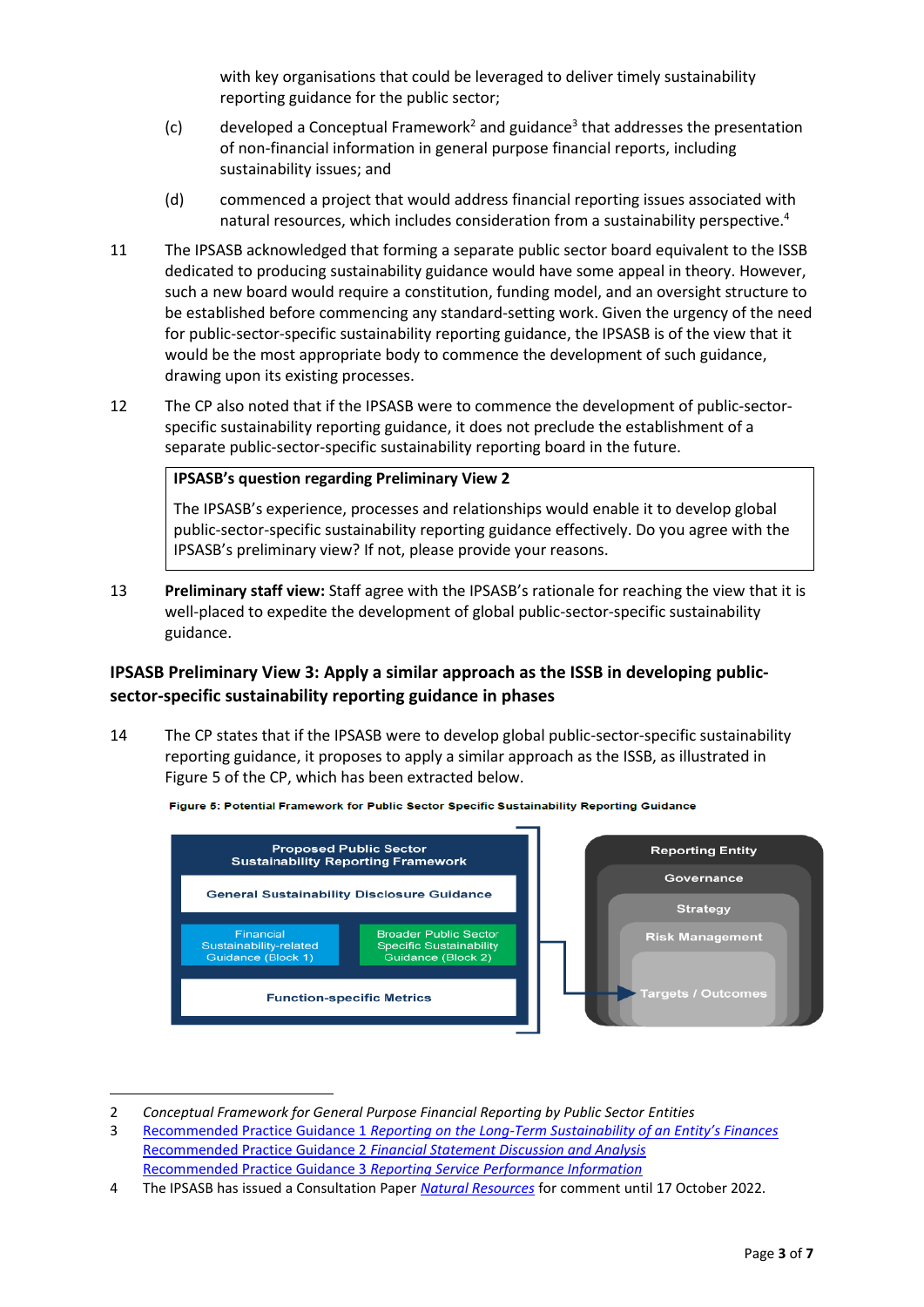15 The following table summarises the approach the IPSASB proposes to undertake in developing the four types of public-sector-specific sustainability requirements/guidance.

| <b>Proposed public-sector-specific</b><br>sustainability guidance   | IPSASB's proposed approach                                                                                                                                                                                                                                                                                                              |  |
|---------------------------------------------------------------------|-----------------------------------------------------------------------------------------------------------------------------------------------------------------------------------------------------------------------------------------------------------------------------------------------------------------------------------------|--|
| General sustainability disclosure<br>requirements                   | Using the ISSB's work as a starting point and<br>making adaptations to address public-sector-<br>specific sustainability issues in accordance with<br>the IPSASB's Process for Reviewing and Modifying<br><b>IASB Documents policy.</b>                                                                                                 |  |
| Financial sustainability-related<br>guidance (Block 1)              |                                                                                                                                                                                                                                                                                                                                         |  |
| Broader public-sector-specific<br>sustainability guidance (Block 2) | Refer to other relevant international guidance<br>ahead of any relevant planned ISSB work, such as<br>the Global Reporting Initiative (GRI) and the<br><b>Corporate Sustainability Reporting Directive</b><br>(CSRD) issued by the European Commission, and<br>make adaptations to tailor for public-sector-<br>specific circumstances. |  |
| <b>Function-specific metrics</b>                                    | Draw on the work of the ISSB or other<br>international guidance and make adaptations to<br>address specific government functions and<br>public-sector governance issues.                                                                                                                                                                |  |

16 The IPSASB is of the view that the proposed framework illustrated in Figure 5 above would be consistent with the Task Force on Climate-related Financial Disclosures (TCFD) recommendations by enabling a public sector entity to disclose the governance, strategy and risk management arrangements it adopts to manage and monitor the delivery of its defined targets/outcomes. It would also support the implementation of the *[International Framework:](https://www.ifac.org/system/files/publications/files/International-Framework-Good-Governance-in-the-Public-Sector-supplement-IFAC-CIPFA-June-2014.pdf)  [Good Governance in the Public Sector](https://www.ifac.org/system/files/publications/files/International-Framework-Good-Governance-in-the-Public-Sector-supplement-IFAC-CIPFA-June-2014.pdf)*.

## **IPSASB's question regarding Preliminary View 3**

If the IPSASB were to develop global public-sector-specific sustainability reporting guidance it proposes applying the framework in Figure 5 (reproduced in paragraph [14](#page-2-0) above).

In developing such guidance, the IPSASB would work in collaboration with other international bodies, where appropriate, through the application of its current processes.

Do you agree with the IPSASB's Preliminary View? If not, please provide your reasons, explaining what alternatives you would propose, and why?

17 **Preliminary staff view:** Staff agree with the IPSASB's proposed framework, as illustrated in Figure 5 of the CP, and the proposed approach to developing the four types of public-sectorspecific sustainability reporting guidance.

# **IPSASB Preliminary View 4: Address general requirements for sustainability-related information and climate-related disclosures as its first topics**

- 18 The IPSASB proposes that if it were to develop global public-sector-specific sustainability reporting guidance, it would address general requirements for sustainability-related information and climate-related disclosures as its first topics. This is because climate change appears to draw broad support and is the area stakeholders continue to emphasise a need for timely action.
- 19 The IPSASB proposes to use the ISSB's two proposed initial IFRS Sustainability Disclosure Standards as a starting point, to focus on general requirements for sustainability-related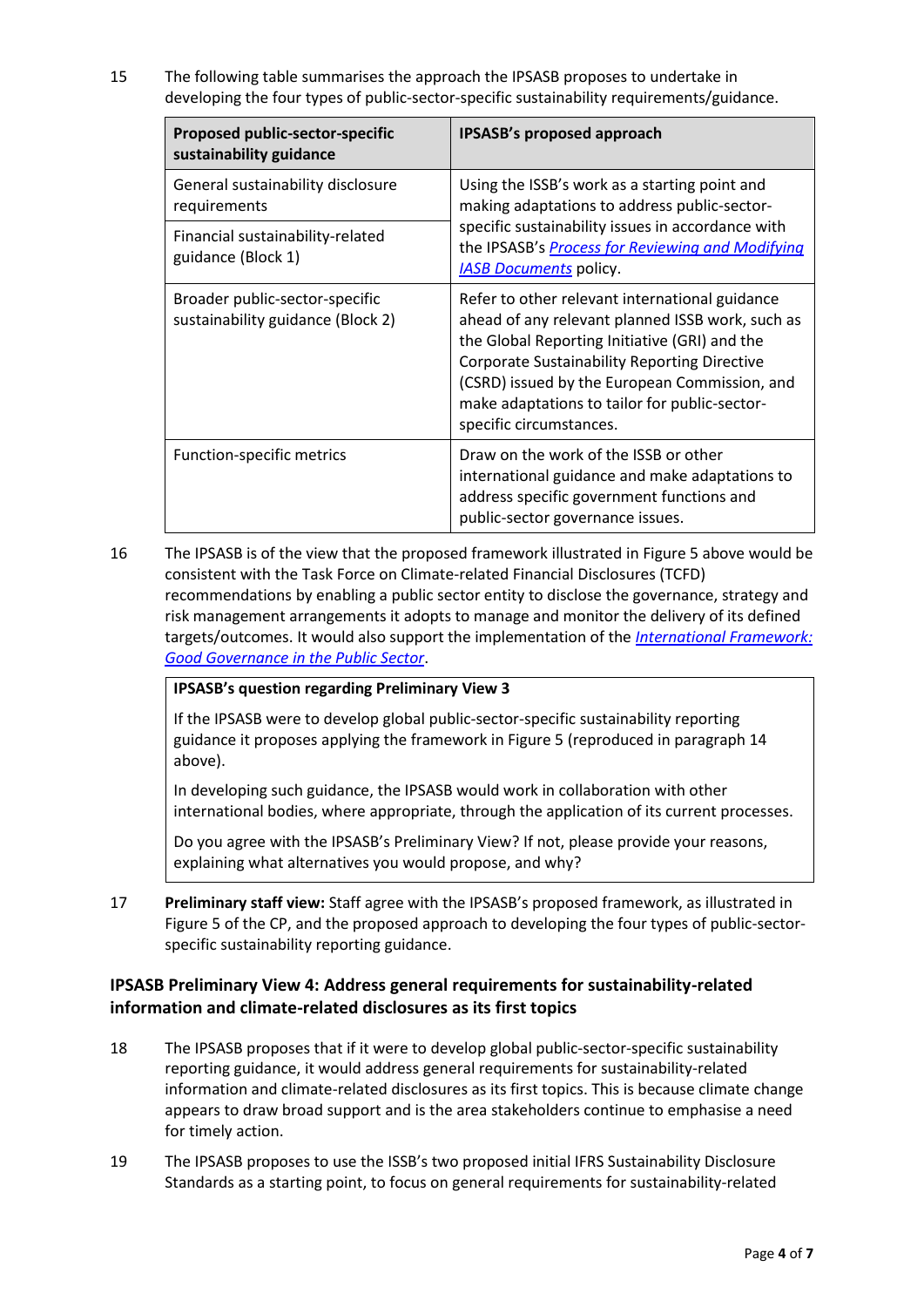information and climate-related disclosures first. This would support meeting SDG Goal 13 (Climate Action) within the context of an overarching public-sector-specific sustainability reporting framework.

## **IPSASB's question regarding Preliminary View 4**

If the IPSASB were to develop global public-sector-specific sustainability reporting guidance, it would address general requirements for sustainability-related information and climate-related disclosures as its first topics. Subsequent priority topics would be determined in the light of responses to this Consultation Paper as part of the development of its 2024–2028 Strategy.

Do you agree with the IPSASB's Preliminary View? If not, please provide reasons, explaining which topics the IPSASB should prioritise instead, and why.

20 **Preliminary staff view:** Based on the outreach undertaken to date on the Board's own Sustainability Reporting project, staff agree with the IPSASB's proposal to address general sustainability reporting requirements and climate-related disclosures first when developing public-sector-specific sustainability reporting guidance.

# **IPSASB Preliminary View 5: Require five enablers to succeed in developing global publicsector-specific sustainability reporting guidance**

- <span id="page-4-0"></span>21 The IPSASB is of the view that it would require five key enablers to develop global publicsector-specific sustainability reporting guidance. They are:
	- (a) additional financial and human resources by 2023 the CP states that the IPSASB's current primary funding source would not be able to meet this additional resource need;
	- (b) establishment of a Sustainability Reference Group a group comprising a range of stakeholders, including sustainability experts, those with relevant scientific expertise, and investors in government bonds, to support the development of the guidance;
	- (c) IPSASB members' time IPSASB members' time will be spread across both sustainability and financial reporting work. The IPSASB needs to be mindful of capacity constraints inherent in its current board structure;
	- (d) coordination and engagement with other international sustainability reporting standard setters – the IPSASB proposes to collaborate with other standard setters in determining the extent to which existing guidance can be appropriately modified as global public-sector-specific sustainability reporting guidance; and
	- (e) regular dialogue with national standard setters the IPSASB is establishing a new process of regular dialogue with national standard setters to facilitate information sharing to inform the IPSASB's global view on emerging public-sector-specific sustainability reporting guidance and their use in different jurisdictions.

## **IPSASB's question regarding Preliminary View 5**

The key enablers identified (in paragraph [21](#page-4-0) above) are needed in order for the IPSASB to take forward the development of global public-sector-specific sustainability reporting guidance. Do you agree with IPSASB's Preliminary View? If not, please provide your reasons, identifying which of the proposed key enablers you disagree with, and why.

22 **Preliminary staff view:** Staff agree with the IPSASB's view that a standard setter would require the five enablers noted in paragraph [21](#page-4-0) to succeed in developing global publicsector-specific sustainability reporting guidance.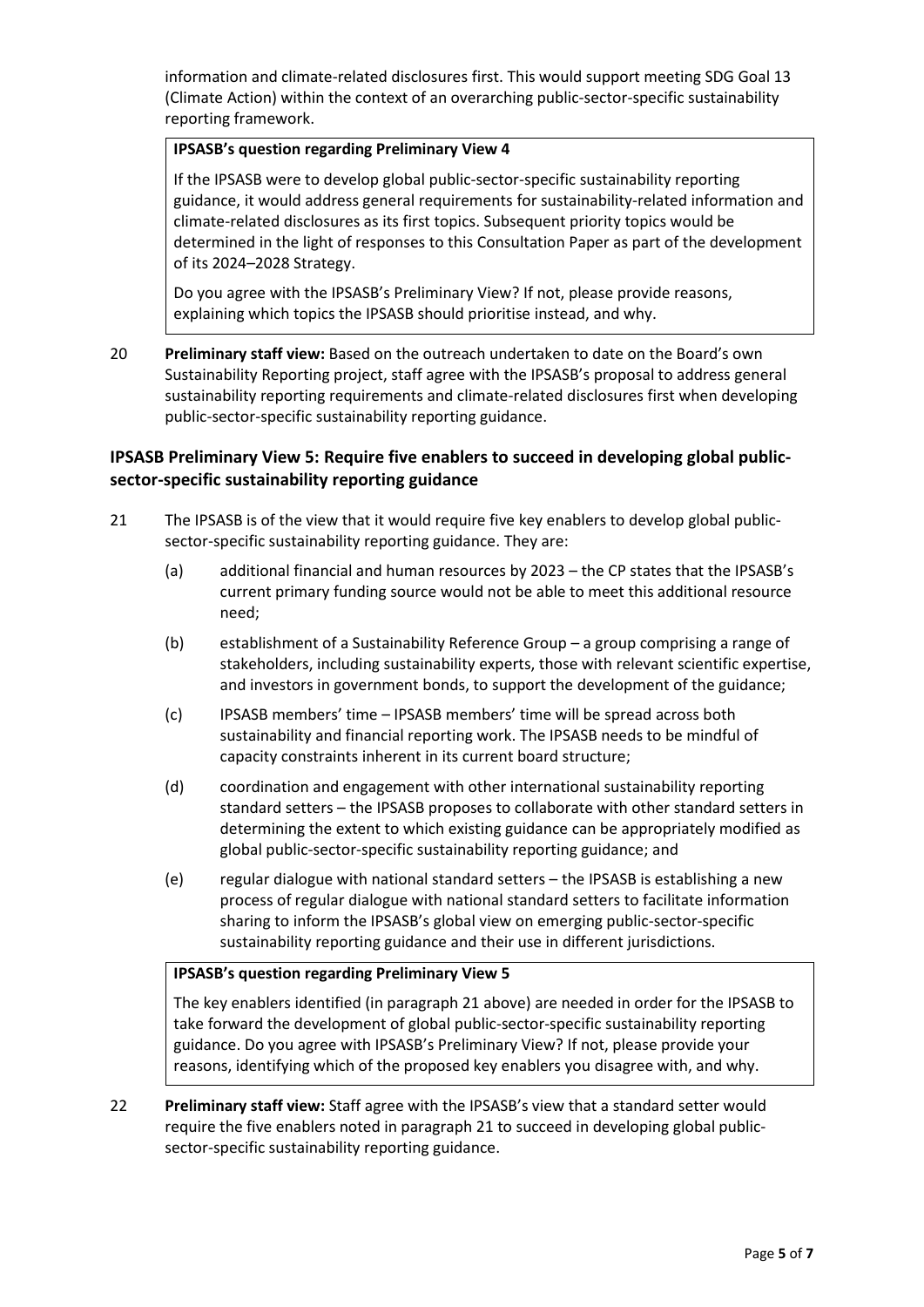## **Questions for Board members**

- Q1: Do Board members have any comments on the five IPSASB Preliminary Views and on staff's preliminary views about those IPSASB Preliminary Views?
- Q2: Do Board members agree that, subject to stakeholders' input, the comment letter to the IPSASB should respond to all five of the IPSASB Preliminary Views?

## **Other questions in the Consultation Paper**

23 The CP includes two other questions for stakeholders, as noted below.

#### **Specific Matter for Comment 1**

If the IPSASB were to develop global public-sector-specific sustainability reporting guidance, please tell us what topics you see as most pressing in your jurisdiction and why these should be prioritised by the IPSASB.

#### **Specific Matter for Comment 2**

To what extent would you be willing to contribute financial or other support to the IPSASB for the development of global public-sector-specific sustainability reporting guidance?

24 Staff have not formed an initial view on the two specific matters for comment. Staff consider it important to obtain input from public sector stakeholders in responding to these specific matters for comment.

#### **Question for Board members**

Q3: Do Board members have any initial views on the two specific matters for comment?

#### **Next steps and timeline**

<span id="page-5-0"></span>25 The following table contains a proposed timeline for completing the comment letter for the Board's consideration and comment.

| <b>Proposed timeline</b>   | <b>Milestones</b>                                                                                                                                                                                                                                     |  |  |
|----------------------------|-------------------------------------------------------------------------------------------------------------------------------------------------------------------------------------------------------------------------------------------------------|--|--|
| June - July 2022           | Undertake targeted outreach to:<br>1.                                                                                                                                                                                                                 |  |  |
|                            | (a) the Treasury and Finance Department of each jurisdiction,<br>including preparers of the State/Territory annual Budget Papers<br>and sustainability reports, and the Heads of Treasuries Accounting<br>and Reporting Advisory Committee (HoTARAC); |  |  |
|                            | (b) the Australasian Council of Auditors-General (ACAG); and                                                                                                                                                                                          |  |  |
|                            | (c) the Australian Bureau of Statistics (ABS).                                                                                                                                                                                                        |  |  |
|                            | Develop a draft comment letter based on the Board's discussions at<br>2.<br>the June 2022 meeting and stakeholder feedback from targeted<br>outreach.                                                                                                 |  |  |
| <b>Board meeting:</b>      | The Board to consider stakeholder feedback from targeted outreach and a                                                                                                                                                                               |  |  |
| 3 August 2022              | draft comment letter.                                                                                                                                                                                                                                 |  |  |
|                            | Board subcommittee to review and approve the final comment letter out<br>of session.                                                                                                                                                                  |  |  |
| August - September<br>2022 | Update the draft comment letter based on the Board's discussions at the<br>August 2022 meeting and feedback from FRC and AUASB members.                                                                                                               |  |  |
|                            | Finalise the comment letter by the comment due date of 9 September<br>2022.                                                                                                                                                                           |  |  |